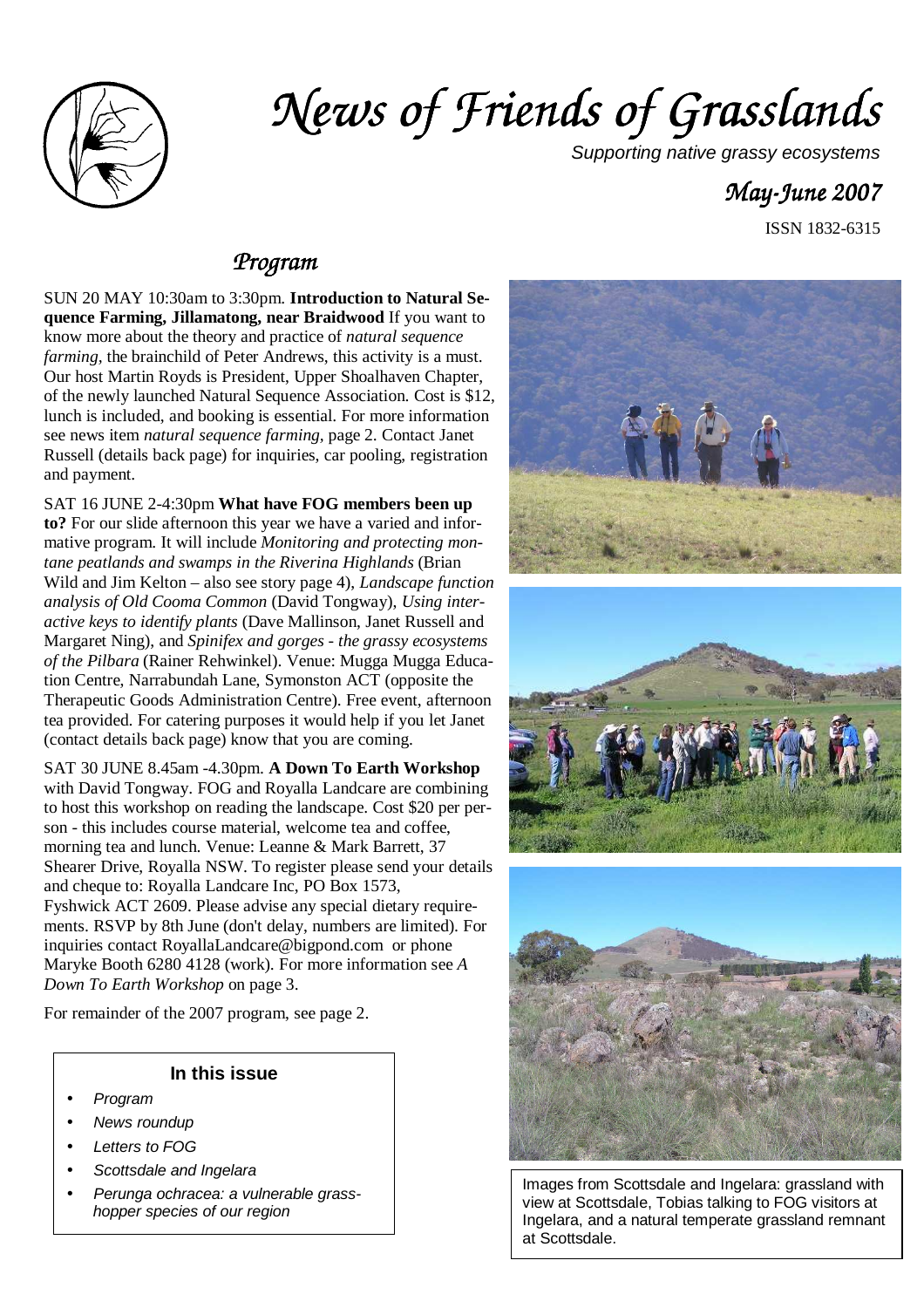# *News Roundup*

#### **Natural Sequence Farming**

*Geoff Robertson*

Most FOG members will be aware of the almost instant fame of Peter Andrew following his appearance on the ABC's *Australian Story*. ABC Books have released a paperback *Back from the Brink* which describes his motivation and provides an overall description of his Natural Sequence Farming process. The essential concept is to store the water where it falls naturally and to allow its gradual release, rather than lose it through run off and evaporation. It all makes much sense – it is



what natural ecosystems have been doing since time immemorial. Referring to Peter and his property, Wentworth Group scientist, John Williams has said "he's got streams and chains of ponds and much higher biodiversity and ecological value than before. ...you've got an agricultural benefit at the same time as you've got an ecological benefit."

Now, if you haven't noticed already, chapters of the Natural Sequence Association are forming around us. These are dedicated to implementing Peter Andrew's ideas. FOG is arranging for a visit to Jillamatong (20 May – see program on cover page) to see how Natural Sequence Farming techniques are applied in practice. While these practices are a great boon for farmers wanting more production from their

land, they should also greatly assist us in thinking and planning for conservation and recovery of our wetlands and grasslands.

Jillamatong is a 455ha cattle property predominantly covered in native pastures (see photo). On a previous visit to Jillamatong, I was very impressed with the appearance of the property, its

general management approach, its lack of weeds, and the quality of its native pasture/grassland. There is a lot to see and the landscapes are fantastic.

#### **FOG survey**

In case you have forgotten, please complete the FOG survey questionnaire and post it to us asap. We have received 78 responses so far (pretty good eh!). The results of the survey (to be published in the next newsletter) will provide valuable input into FOG's August workshop on its future directions. If you have lost the form and need another form, contact Geoff (details back page).

#### **Award to Garth Dixon**  *Rosemary Blemings*

Australian Day celebrations had a special depth in 2007 as we welcomed news that Garth Dixon (long-time FOG member) had received an OAM for *services to conservation and the environment.* The citation emphasised his long-standing contribution to the preservation of native vegetation in the South East Region of NSW. For many years we have had enthusiastic support from Garth and Ros which often included interpretative visits to their properties. Warriwillah, near Michelago, was the site of specific replanting of local species and an arboretum. Quite recently, Garth published a practical guide to replanting with local species. It's based on practical principles, keen observation and plants being able to survive the establishment phase with only rainfall. Thank you Garth for sharing so much



bush-lore, your love of flora and fauna, and the art and spirituality of the land. Congratulations.

*Reprinted from Field Natters, Field Naturalists' Association of Canberra, March 2007.*

#### **More diary dates 2007**

Please place the following dates (subject to change) in your diary. For more details, contact Geoff (see back page).

SAT 14 JUL 2 to 4pm **Understanding Canberra's grasslands.** FOG's winter afternoon will be to visit to Mulangarri, ACT.

SAT 25 AUG 1:30 to 5pm **Workshop on FOG's future directions**  Mugga Mugga Education Centre.

Fri night to Sunday 28 to 30 SEPT **Eastern Riverina grassy ecosystems tour**.

THURS-FRI 11 to 12 OCT **Post-Stipa Conference Field Trip**, Mudgee and Wellington NSW.

SAT 20 OCT 2 to 4pm. **Visit to Belconnen Naval Station,** Lawson ACT.

WED 7 NOV 12:30 to 1:15pm **St Mark's Grassland**, ACT.

SAT 10 NOV 9:30 to 3:30pm **Working bee at Old Cooma Common**.

WED 21 NOV 5 to 6pm **Tarengo leek orchid** Hall Cemetery, ACT

SAT 8 DEC 9 to 5pm **Nungar Plain**, north of Adaminaby NSW.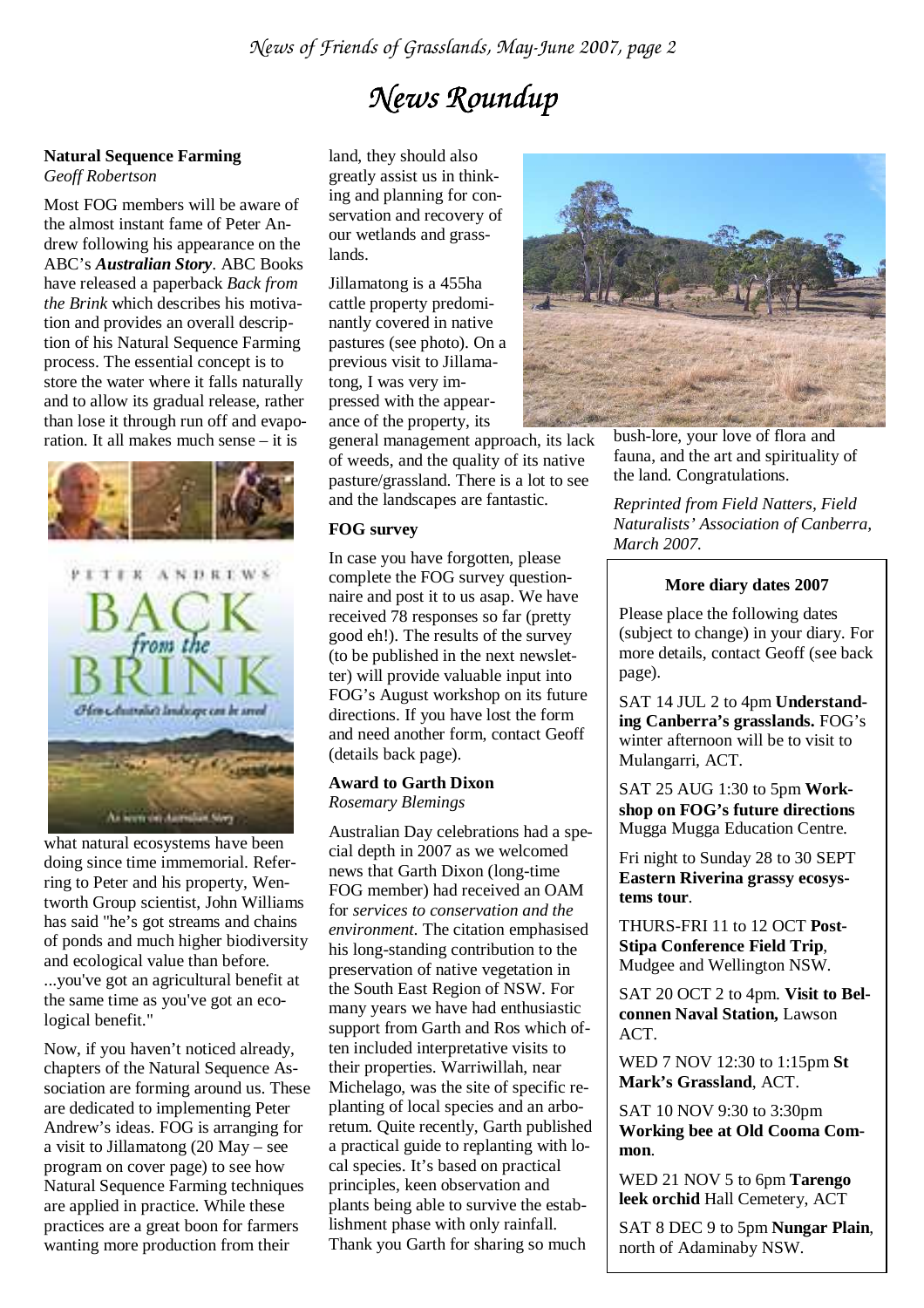#### **FOG AGM**

24 FEB A yearly highlight of the FOG calendar is the AGM, always marked by good sense, good humour, good food and a good time, and 2007 was no exception.

Re-elected president, Kim Pullen, outlined FOG's achievements for 2006 (published in our last newsletter) and Sandra reported on a successful financial outcome for the year.

The major change for the committee was the election of Bernadette O'Leary as secretary who has since taken up many tasks with alacrity and has settled in quickly. Retiring secretary, Janet Russell, had established a good model for Bernadette, keeping FOG responding to the many issues that come to its attention, and keeping the whole administrative load under control. Janet will continue to be active on a number of fronts, including general enquiries, correspondence, and FOG's program.

Diek von Brehrens finally stood down from the committee – Dierk, a former vice president, has been a tower of strength over many years. At the end of the evening, new committee member, Stephen Horn demonstrated his early interest in things botanical by showing his childhood herbarium (pretty impressive).

Geoff Robertson presented a 25 minute slide show capturing FOG's activities for 2006, reminding members of some enjoyable times, and demonstrating the wealth of FOG's contribution to public education on grassy ecosystems.

If you missed the 2007 AGM, try to get there next year.

#### **Car pooling for FOG activities**

On many FOG trips we attempt to arrange car pooling. At times this has involved a fair amount of work for someone trying to match up people.

In future, for any appropriate activity, we will create a car pooling list, and list the people (name, suburb, phone number, and email) who are prepared to offer/want a lift. We will then email this list to those on it and allow them to contact one another.







AGM: Middle - Kim and Janet working their way through the agenda, and bottom - Stephen, Janet, Christine, Roger and Andy.

#### **A Down To Earth Workshop**  *Maryke Booth*

I am pleased that FOG and Royalla Landcare have snared David Tonway to present this workshop (details are on the cover page). I was very impressed with David's presentation and field study at the recent ANPC's *From the Ground Up Workshop.*

According to Geoff Robertson, this is the second workshop that David has presented for FOG. The earlier workshop was in April 2002. That workshop has been very influential in the development of FOG's thinking and approach to conservation. According to Geoff, the concept of landscape function is hard to understand until David does his magic and demonstrates how one can understand and measure how the landscape is functioning. His concepts and measurements are a boon for farmers and conservation managers alike.

The beauty of David's techniques is that they can be applied anywhere in the world, and David's services are sought throughout many continents. David gave a wonderful presentation on his work on desert ecosystems (FOG Newsletter, Sept-Oct 2004). Geoff also reported on a visit that David, he and I made to Old Cooma Common in December 2006. In respect of that occasion Geoff said "It was very exciting to wander around OCC and see it through David's eyes." (FOG newsletter, Jan-Feb 2007). David will talk on this at the slide afternoon on 16 June.

According to David, you don't need to be a scientist to learn how to

- Estimate the functional status, trend and condition of grazed lands,
- Identify the proximity of the functional status to critical thresholds for selfsustainability, and assess the role of threatening processes,
- Propose appropriate rehabilitation approaches in rangelands or remnant woodlands,
- Assess the progress of rehabilitation on other lands.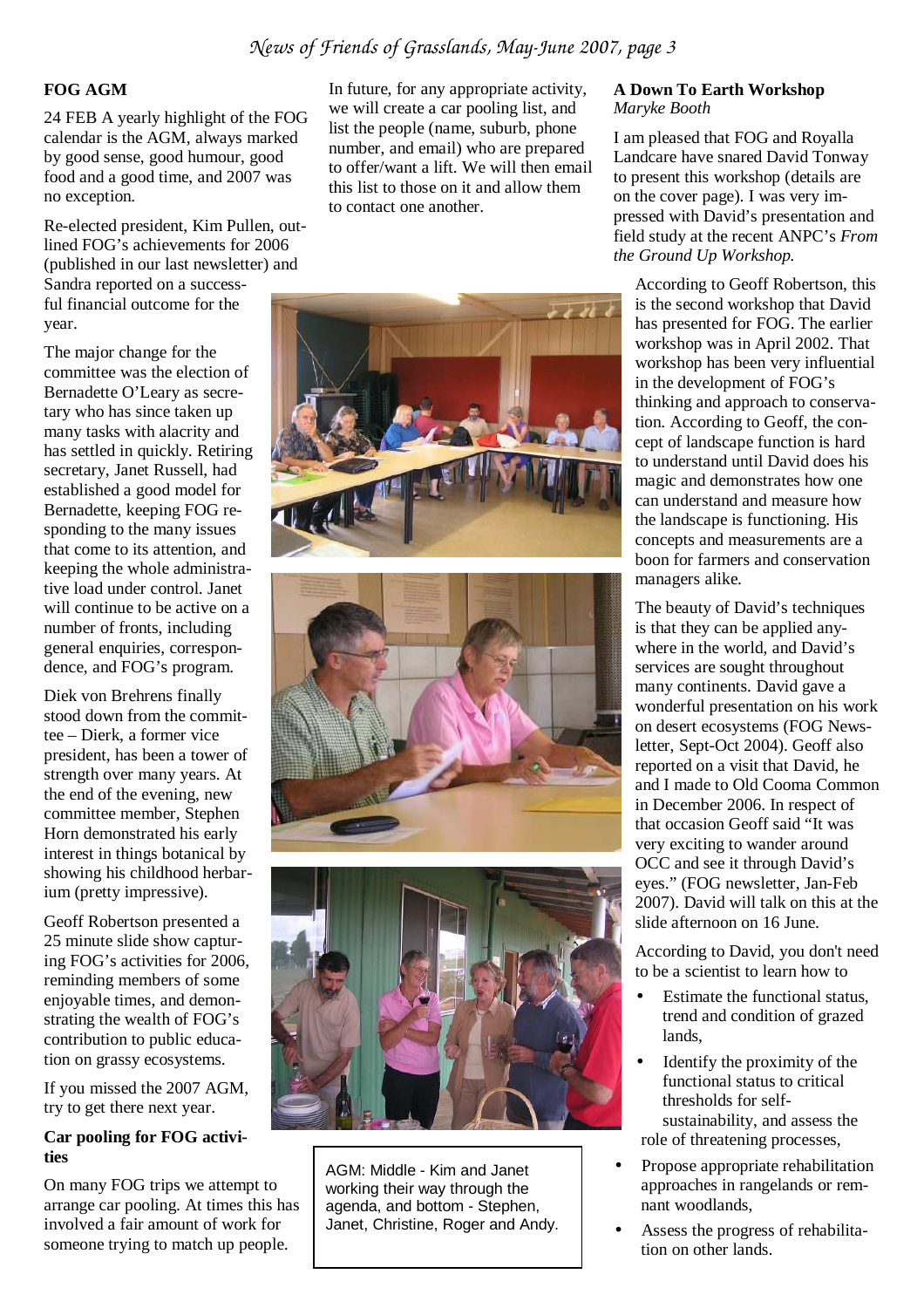#### *News of Friends of Grasslands, May-June 2007, page 4*

Reading the Landscape (RTL) is a field-based monitoring procedure, using rapidly assessed simple visual indicators, to assess how well a landscape is working as a biophysical system. It is based on recent research findings and can be applied to a very wide variety of landscape types and many land uses. Its author, and workshop presenter, David Tongway is a Fellow, CSIRO Sustainable Ecosystems and Visiting Fellow, School of Resources, Environment & Society, ANU Canberra.

The RTL course will cover:

- A Powerpoint explanation of the development of RTL as a concept,
- Field instruction in the methodology of RTL, with active participation,
- Instruction in vegetation assessment in an extended functional context,
- Data reduction and tabulation software use,
- Instruction in the use of an interpretive framework, and
- Discussion of report writing using RTL data.

The instruction is provided by the originator of the approach, and a free "after-course email service" is provided. Materials provided include:

- Field notes and field data collection sheets,
- An interactive manual on CD, describing the methodology with text, diagrams and photo standards, and
- Excel templates for data entry and tabulation.

You need to provide a clipboard, and if available a laptop computer with Microsoft Office 2000 or later (not essential).

#### **Montane peatlands and swamps**

Brian Wild reports that the High Country Conservation Alliance (HCCA) approached the department of Conservation (DEC) on numerous occasions to see what it proposed to do to protect the montane peatlands and swamps, an endangered ecological community (EEC) in Bago State Forest. DEC then requested them to pro-

vide locations of some of these sites. Brian and Jim Kelton subsequently located twelve sites and provided details of the locations, record sheets and photos to DEC. They will be reporting on this at the FOG slide show (see cover page) and providing an introduction to the general characteristics of montane peatlands and swamps, and showing the progressive deterioration of this EEC, mainly due to cattle grazing, additional damage by brumbies, fossicking, and inappropriate control burning.

#### **Murrumbateman Cemetery survey**

26 FEBRUARY FOG received a thank you from Rainer Rehwinkel who said "I just wanted to express my gratitude for the sterling job that FOG members did in the survey of Murrumbateman Cemetery last October. I have just had the pleasure of entering the data, and may I say that the level of professionalism shown in the presentation of the data was superb. These data will be of great importance in guiding the future management of the cemetery. Thank you very much for a job well done!"

The survey was undertaken on 26 October 2006 and was reported on in the Jan-Feb newsletter (page 3).

FOG president Kim Pullen, commenting on Rainer's thanks, said "may I add my congratulations to those who undertook the survey - this is the kind of work that has earned FOG the status and credibility that it has."

#### **HCCA successes**

14 FEBRUARY Jim Kelton, HCCA. secretary, reported a number of successes. Earlier FOG newsletters have recorded the history of HCCA and the amazing biodiversity to be found on Brandy Marys. HCCA was formed about three years ago primarily to lobby for the establishment of a conservation agreement over Brandy Marys Bago State Forest Crown Leases to prevent logging of some 900 hectares of high conservation montane old growth forests contained within the leases. The Brandy Marys leases are located in the high country adjacent to the western edge of Kosciuszko National Park (approx 30km north-west of Kiandra and approx

40km east of Tumbarumba, approx a six hour drive south west of Sydney). At the time HCCA was established the Keltons (the lessees) had been lobbying for two years against the state government's proposal to log the leases. The intervention by HCCA was timely as the Keltons were quickly running out of energy.

HCCA believes the battle for the leases appears to have been won, as at the end of 2006 Forests NSW representatives agreed to allow more than 98 percent of the leases to remain unlogged under the terms of a permanent Voluntary Conservation Agreement which is currently being negotiated. The remaining approximately two percent of the leases are not of any great ecological or cultural heritage significance and are a small price to pay to ensure the bulk of the leases is protected in perpetuity, not to mention to ensure the protection of the more than one hundred known Aboriginal sites contained within the leases.

HCCA has also been instrumental in having DEC conduct an assessment of the extremely damaging effects of cattle grazing on one of our high country state forests, Bago State Forest, hopefully with implications for the management of all montane state forests in NSW. A special concern has been the impact of grazing on montane wetlands.

HCCA has been successful in bringing to the attention of the state government obvious short-comings in Aboriginal heritage assessment and management within the South West Slopes region's state forests. Aboriginal heritage assessment practices are currently under review between DEC and Forests NSW.

HCCA has a number of other projects under way including the development of a nomination of the yellow-bellied gliders in Bago State Forest as an endangered species, and ongoing lobbying and public awareness press releases regarding important high country conservation issues. For more information contact Jim via email (jim.kelton@westne-t.com.au) or Dr Brian Wild (02) 6947 9010 or Jim on (02) 6948 3927.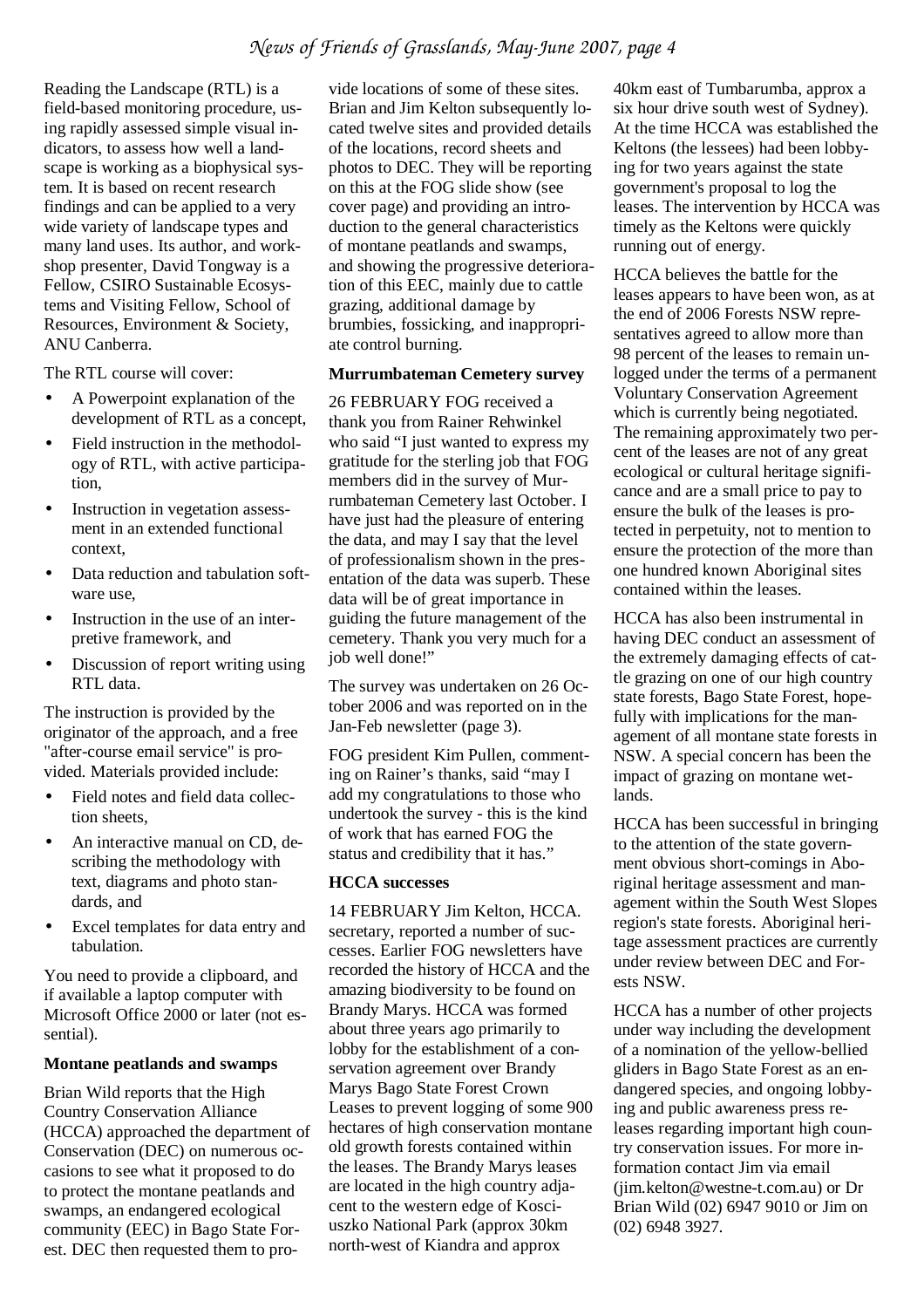#### **OCCGR working bee**

24 MARCH many of the FOG regulars – David, Jim W, Coral, Max, Sarah, Warren, Bob, June, Margaret and Geoff turned up to the working bee. Jim Darrant, senior weeds officer from Cooma Monaro Shire Council, and his son Reagan were also there.





While it threatened rain, it held off most of the morning and the group divided up doing St John wort and great mullein. David and Geoff, with later help from Max, tackled a large and tangled pyracantha with many wellestablished suckers on the fence.

Lunch was held in the usual spot in town, but then there was a cloud burst, and the troops decided to abandon the

rest of the day. Still it was necessary to return to the site, pack up, etc.

With reluctance, the pyracantha was left partly standing.

#### **Weed attack on OCCGR**  *Jim Williamson*

THURS 5 APRIL In recent years FOG members have focussed on controlling the spread of woody weeds at Old Cooma Common Grassland Reserve in their effort to protect the endangered native species which are present on the site, including the Monaro Golden Daisy (*Rutidosis leiolepis*) and Hoary Sunray (*Leucochrysum albicans* var. *tricolour*), and to allow other native species to compete with the weeds.

Unfortunately, as a result of focussing mainly on the woody weeds for many years, the reserve has become heavily infested with a number of other serious weeds including St Johns wort (*Hypericum perforatum*), great mullein (*Verbascum thapsus*), and vipers bugloss (*Echium vulgare*). Recently, FOG's regular biannual working bee (24 March this year), was truncated at lunch time due to inclement weather, but on the day it was observed that the timing was otherwise ideal for an all out offensive against the St John's wort, as recent high soil moisture levels would hopefully ensure a high kill rate. On 5 April Margaret Ning and I,

as FOG volunteers, conducted a serious attack on the St Johns wort on the Common.

As much as possible of the reserve was boom sprayed with Starane, a herbicide registered for control of St Johns wort. While time didn't allow the entire area to be covered, most of the worst infestations were sprayed and the hope is that there will be a significant decrease in the number of plants next year. One very large serrated tussock *(Nassella trichotoma)* was also discovered and removed with a mattock.

The reserve is a valuable ecosystem in terms of endangered species on the Monaro and without ongoing weed control, the area is at risk of serious degradation. Cooma Monaro Shire Council has been very supportive of FOG's efforts and has cooperated with us to enable the spraying program to proceed. It is hoped that grant funds will assist with weed control on the reserve in future.

Council and FOG are working on a management plan for the reserve which may include chemical and grazing methods to control the weeds. New volunteers are always needed, so we hope to see you there at the next working bee!



Photos: Reagan and Coral ready to roll. Margaret approaches the pyracantha. Jim geared up for boom spraying.

#### **Molongo Valley development**

FOG has published serious concerns about proposed development in the Molongo Valley (see Jan-Feb newsletter) and in issue five of its e-bulletin. FOG would like to thank those who have re-published these concerns and drawn them to the attention of members of the government.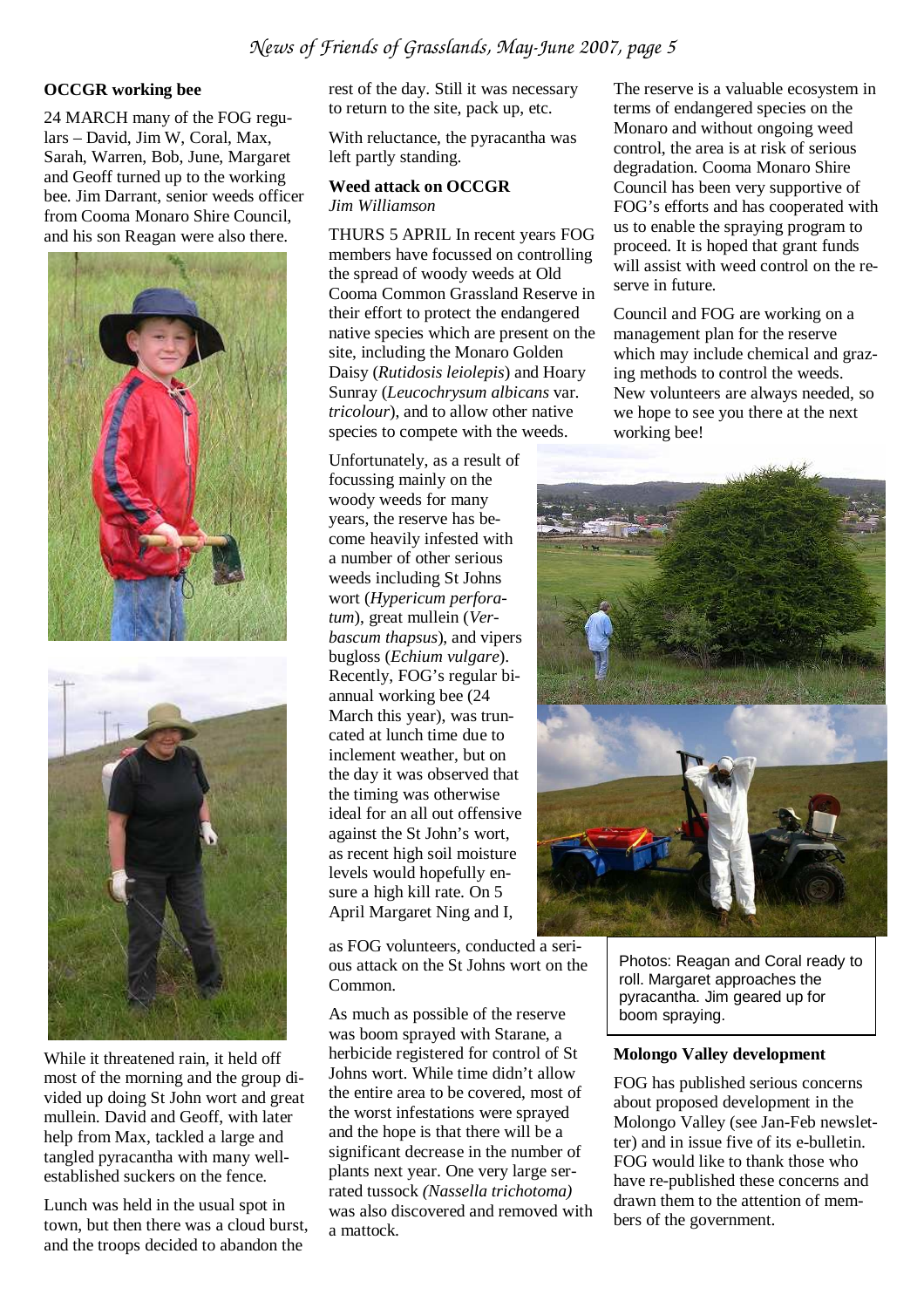#### **Red Hill Regenerators' concerns**

The Red Hill Regenerators Parkcare Group, which has been existence for nineteen years, is very concerned with fire fuel reduction activities on Red Hill in recent years. Spokesperson Michael Mulvaney recently told FOG that fire reduction activity has resulted in the removal of young eucalypt seedlings and saplings and the removal of significant plants. He said that the works had significantly reduced the Red Hill populations of native tick bush *(Indigofera adesmiifolia),* a regionally rare plant, and hop bush *(Dodonaea viscosa),* an uncommon plant, and rare on Red Hill.

Michael added that slashing has destroyed all plants of the native wild mint (*Mentha diemenica)* known on Red Hill, and the only occurrence of a dianella species, tentatively identified as a woodland variety of *Dianella tarda.* Wild mint is probably now extinct on Red Hill, but there is still hope that the Dianella may re-sprout from a cut base, but a recent search did not see any signs of a recovering plant. Slashing has also affected populations of several other species, placing at risk their long-term local occurrence. These species include blue devil (*Eryngium ovinum),* barbed wire grass (*Cymbopogon refractus),* Queensland blue grass (*Dicanthium sericeum)* and austral trefoil *(Lotus australis).*

The group has found that recent fire trail widening and grading activities on Red Hill resulted in the loss of plants of button wrinklewort (*Rutidosis leptorhynchoides -* listed as endangered by the Commonwealth and ACT) and of the regionally rare Swanson's silky pea (*Swainsona sericea),*  which is listed as threatened in NSW. Previously, care had been taken to ensure that the area of new disturbance in trail maintenance activities did not extend beyond the existing trail surface.

In spring 2006, the group was contacted about a burn to be undertaken in a matter of days, adjacent to Tamar Street. The group was not supportive of the burn, as it is one of the few areas of high quality native understorey not recently grazed by cattle, and the major location on Red Hill of several

grazing sensitive plants. These include chocolate lily (*Dichopogon fimbriatus)*, rats tail grass (*Sporobolos creber)*  and wild sorghum (*Sorghum leiocladum*). The concern with a spring burn is that these and other native species are in flower or early seed set. According to the group, the Tamar Street area is dominated by kangaroo, poa and wallaby grasses and there was no rapid fuel growth in early spring. Perguna grasshopper, an ACT threatened species, may also occur at this site. The group suggested targeted control of a few patches of the exotic grasses, but a burn occurred. Michael stated "A oneoff burn is unlikely to have a significant impact but repeated burns are likely to result in species loss."

According to Michael, "the Red Hill Regenerators has spent tens of thousands of hours (in partnership with Environment ACT) at the site and much of Red Hill has been restored from an environment dominated by weeds to a woodland of national significance largely dominated by native species. In terms of size, plant diversity and numbers of rare and threatened species supported, Red Hill is amongst Australia's most significant temperate woodland remnants. It is of national significance to the conservation of yellow box/red gum grassy woodland, which is listed as endangered both nationally and in the ACT. Unfortunately, fire management activities of the last two to three years have basically ignored the knowledge of Red Hill Regenerators and treated Red Hill as just another piece of bush." The group is also concerned that certain management actions are causing weeds to increase. The group is taking up the issue with the ACT Rural Fire Services.

In FOG's view, small patches of significant plants, habitat, and/or remnants need to be identified and given special management. They should be protected either against inappropriate fire or mowing regimes.

#### **Scheme not ready: UNE**

22 FEBRUARY *the Land* (Page 14) reports in its *Making News* that grassland could provide a more effective carbon sink than trees, but University of New England (UNE) researchers,

backing calls for a carbon credit scheme, say the scientific and economic know-how is not yet ready for the widespread use of such a scheme. More detailed work was needed on the levels of carbon absorbed by trees and grasses.

Dr Wal Whalley, an honorary fellow in botany at UNE, said carbon trading wouldn't "lock up the forests", in fact modern grazing could rapidly increase organic matter levels in soils.

There was also little real indication on how trade in carbon credits would operate.

#### **New Ministry in NSW**

2 APRIL NSW Morris Iemma appointed newly elected Phil Koperberg to head up the new Ministry for Climate Change, Environment and Water. The old Department of Natural Resources was abolished and responsibility for native vegetation, water, and catchment management authorities was passed to the new Minister who also received exclusive control of marine parks and aquatic threatened species, previously under the Minister for Primary Industries.

According to a communication released by Andrew Cox, National Parks Australia Executive Officer, "these changes follow constant criticism from environment groups over the last decade that saw the old arrangements fail the environment due to interdepartmental conflict, agency capture by vested industry interests and lack of enforcement of native vegetation, catchment management, and marine and freshwater conservation legislation. The landmark improvements will ensure that there is a much closer alignment between the objectives of the legislation and the role of the Minister. It will also ensure that there is a strong and independent regulator and environmental manager, without any conflict of interest that occurred in the past when the minister also represented industry interests. The change also mirrors Federal and Victorian state government arrangements, assisting inter-governmental cooperation. They will assist in achievement of natural resources targets prominently outlined in the State Plan."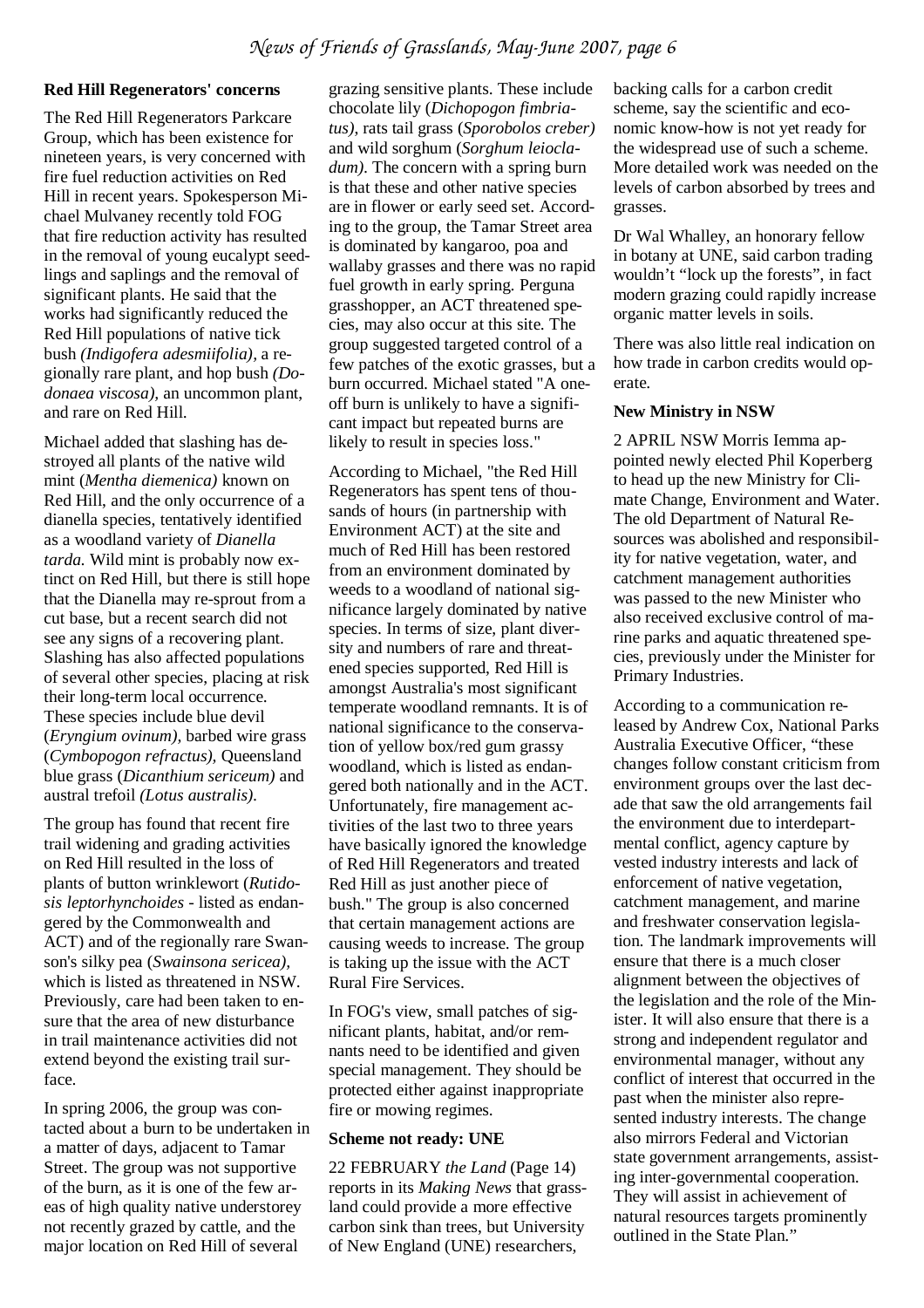#### **Blundells Flat**

12 APRIL FOG members who have continued their interest in Blundell's Flat have loosely called themselves Friends of Blundells Flat and have

started to lobby for more attention to some issues at the site. On 12 April, five of them visited Blundell's along with ranger Steve Alegria who explained what was happening at the site and Lower Cotter more generally. [Photo: Mark, Jenny, Sarah and Margaret with Steve in the middle.]

The FoBF were very impressed with the work and plans on erosion control, woody weed

removal (mostly big trees and blackberry), stopping damage from trail bikes, and general plans for restoring the area. The group was very impressed by the natural vegetation recovery throughout the area.

#### **Hooded robins in ACT**

DECEMBER 2006 *Canberra Bird Notes,* published by the Canberra Ornithologist Group, contains an article by Jenny Bounds on the occurrence and abundance of hooded robins in the largest woodland corridor in the ACT, namely Hall to Newline. It draws largely on information from the COG Woodland Project and COG databases.

It would appear that there are only four to six hooded robin territories in Mulligans Flat and Goorooyaroo complex, one or two territories in Kinlyside near Hall (although, no recent sightings), and possibly two to three territories in the Majura Field Firing Range. It is not clear why hooded robins are so sparse in such areas, and they have disappeared from previous haunts such as Black Mountain and Mount Mugga Mugga. Jenny speculates that "maybe the 'extinction debt', the final outcome of land clearance and fragmentation and other factors which reduces some bird populations to small, isolated groups and eventual extinction, is almost played out with respect to this remaining woodland

corridor. Have hooded robins been reduced to such low numbers in the corridor and are they only able to persist as breeding groups in the most optimal habitat patches within the largest



woodland complexes?" Even in the survey sites, hooded robin presence is small and variable. Jenny points out that brown tree creepers have already disappeared from most of the corridor. Proposed government/ANU research, she states, might assist.

#### **Bats prefer woodland structures**

25 JANUARY Joanne Finlay (The Land page 5) describes a study of bats which suggests that new approaches are required for revegetation and it should not be assumed that simply planting native trees improves biodiversity.

NSW Department of Primary Industry (DPI) forest researcher, Dr. Brad Law, says that eucalypts are primarily planted on farms to stem land degradation and improve agricultural productivity. It is often assumed that this will assist conservation and biodiversity but this isn't necessarily true according to Brad Law. Very few Australian studies have actually investigated the use of native revegetation by native fauna and the importance of factors such as size, age or mix of trees, or where they are located.

Brad Law's study on how bats use eucalyptus plantings in south-eastern Australia was part of a larger study of terrestrial vertebrates by the Forest Biodiversity group at NSW DPI. Undertaken across 120 sites, the bat study found many species were just as likely

to fly through paddocks as they were through revegetation sites. Most bat species need space to navigate and their preference is open woodland, but old, large plantings are a close second.

The reasons is probably not the age or height of trees but the fact that tree stands in older plantings are generally patchy – the gaps have been caused of trees dying through drought or use by cattle. Of course old trees are needed as well to provide hollows for roosting bats during the day. Dr Law said that most bats dislike clutter (dense vegetation) in the landscape.

The article goes into more detail about bat habitat requirements and what might be done to improve plantings from a biodiversity perspec-

tive. For more information, contact Dr Brad Law (bradl@sf.nsw.gov.au), or 02 9872 0111.

#### **Stanhope - Min for Environment**

13 APRIL Chief Minister Jon Stanhope announced new administrative arrangements for the ACT government to allow a whole-of-government approach to crucial issues of environmental, social and economic sustainability. A suite of related policy areas covering the environment, sustainability and energy and water policy will be brought together within the Territory and Municipal Services Department, but answerable to the Chief Minister. Also the Chief Minister will take responsibility for the Land Development Agency, including land release and the Affordable Housing Action Plan.

Under new arrangements, the Department of Planning is switched from Simon Corbell to Andrew Barr, although transport policy (e.g. future provision of car parking, public transport strategy, detailed exploration of future transport corridors and decisions on other road networks, pathways and cycle ways), previously with planning, goes to John Hargreaves as the Minister for Transport, who loses responsibility for the environment.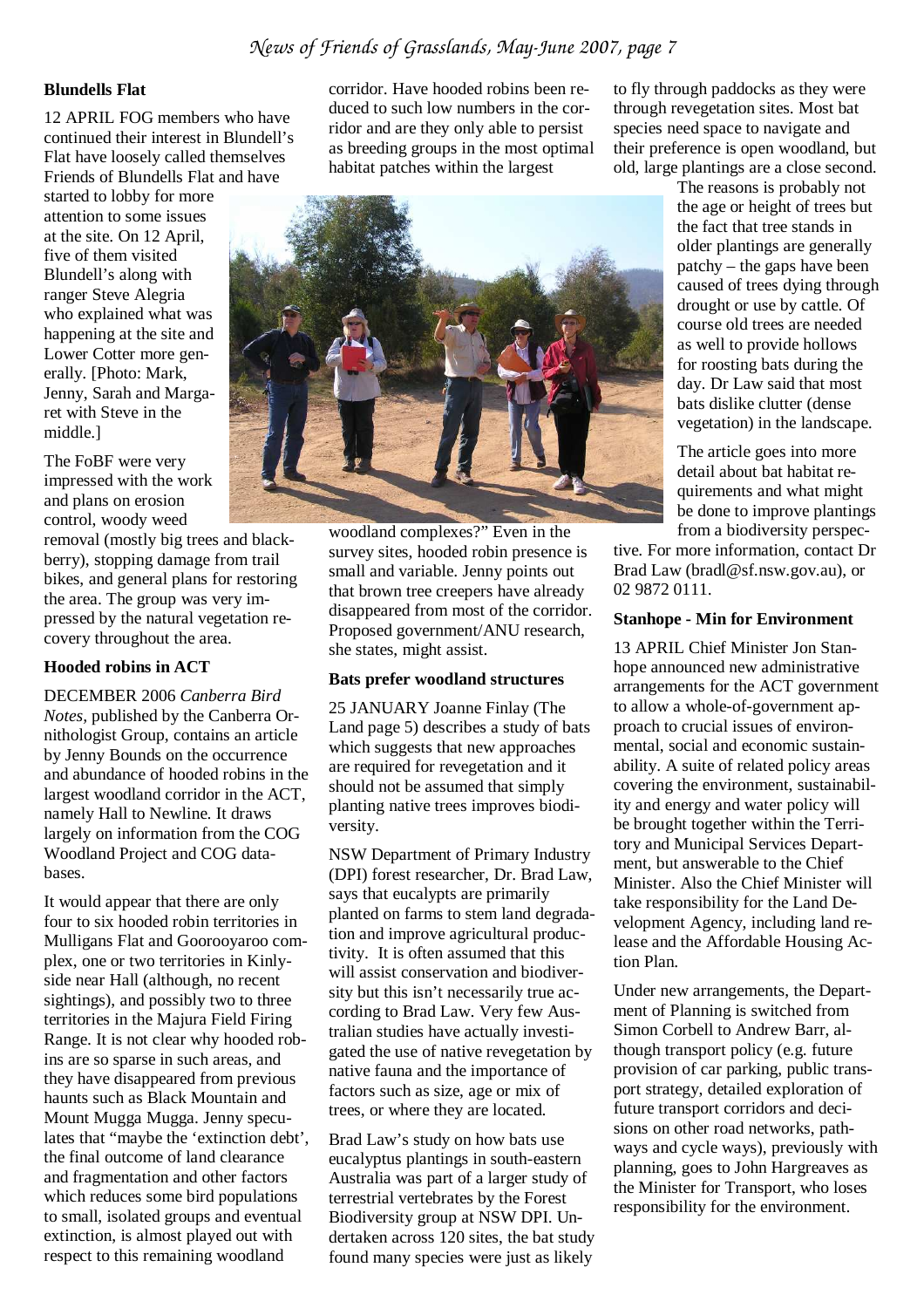#### **Riparian Strategy launch**  *Grasscover*

13 APRIL Minister John Hargreaves, in his last public act as ACT environment minister launched *Action Plan 29, Ribbons of Life, ACT Aquatic Species and Riparian Zone Conservation Strategy,* in the pleasant ambiance of the Cotter River (see photo).

This is the third in a trilogy of major recovery plans for threatened communities, and associated vegetation communities and rare and threatened

species. The other two plans are those on grasslands and woodlands.

FOG reported on the draft *Action Plan* in its May-June 2006 newsletter, and subsequently made a submission.

This document is a major source of information and sets out a good and workable strategy on the ACT riparian zones. It is a must read for persons seriously-concerned with conserving ACT biodiversity.

## **Willows workshop**

*Margaret Ning* 

THURS 1 MAR, COOMA It had been a long time between willows workshops, and I must confess that my main aim in attending this one was to glean information on how to stem inject a couple of unwanted willows on our property. After all, willows are one of Australia's twenty weeds of national significance, so there is no place for any on Garuwanga!

The workshop was held in the Cooma Council building, and was over subscribed with around 25 attendees from Cooma, Canberra and surrounding areas. It was the twenty-eighth that Sophie Wadley, the facilitator from the Victorian Department of Primary Industries, had presented – it was a very professional operation!!

Workshop topics included: discussion of the willow problem on a national, state and local level; basic willow ID; willow sawfly; willow management and control; and willow mapping. I can only say that all topics were both informative and interesting and the day sped by.

Sophie reminded us of all the detrimental affects of willows, including



their highly invasive nature and negative impacts on hydrology and biodiversity, etc. They infest thousands of kilometres of waterways in south-east Australia and it is estimated that \$30m is spent annually on their control and attempted eradication.

Her session on basic willow identification was extremely well put together with a collection of different willow specimens that we identified in a team format that encouraged much interaction and co-operation.

Another confession! I had not heard of the willow sawfly until I attended this workshop. The sawfly is from the northern hemisphere and it has been in Australia since 2004, and possibly as early as 2000. It cannot be regarded as a bio control as it has not been deliberately introduced for the purpose of willow control, but it is extremely widespread now and its larva eats willow leaves to the point of tree defoliation. It is possible that several defoliation events in a season may kill some trees.

Willows are too widespread to eradicate. Their management may be affected by willow sawfly but this is something that only time will tell. We have been encouraged to complete the 'willow and willow sawfly assessment forms' we received in our resource kit, the data from which will help set priorities for future management.

Why map? You cannot manage what you do not know, and mapping will also help set priorities for management. We were shown 1:25,000 maps for all areas of the Cooma region, and were invited to mark all areas of willow infestation that we were aware of. Our own willows are now a mark on a map.

> We were all given a National Willows Program Resource Kit which reinforced much of what was presented at the workshop. The contents of the half dozen Willow Resource Sheets included:

- Developing willow management priorities,
- Willow Identification an essential skill for successful willow management,
- Willow sawfly larva,
- Willow and willow sawfly assessment form,
- Willow infestation classes, and
- Willow impact and management survey.

So, I came away none the wiser as to how to dispatch our two willows, although I have reason to believe that another willows workshop with that sort of focus may not be too far beyond the horizon.

#### **FOG submissions**

FOG has been very active making submissions in recent months. It wrote to Senator Humphries, expressing its concerns over the Airports Amendments Bill which will allow the easing of environmental procedures associated with airport development. FOG fears that this may negatively affect the significant natural temperate grasslands and a number of threatened species such as the grassland earless dragon, golden sun moth, and perunga grasshopper that are found on and around the Airport. FOG urged the Senator to make enquiries about its concerns and ensure that further removal of areas of natural temperate grassland and threatened species habitat is prohibited, or at least subject to effective environmental impact assessment including public scrutiny under the EPBC Act.

FOG made a submission on the draft Murrumbateman Bush Cemetery Landscape Development Plan pointing out that the Cemetery has superb woodlands and secondary grasslands, and despite the drought put on a won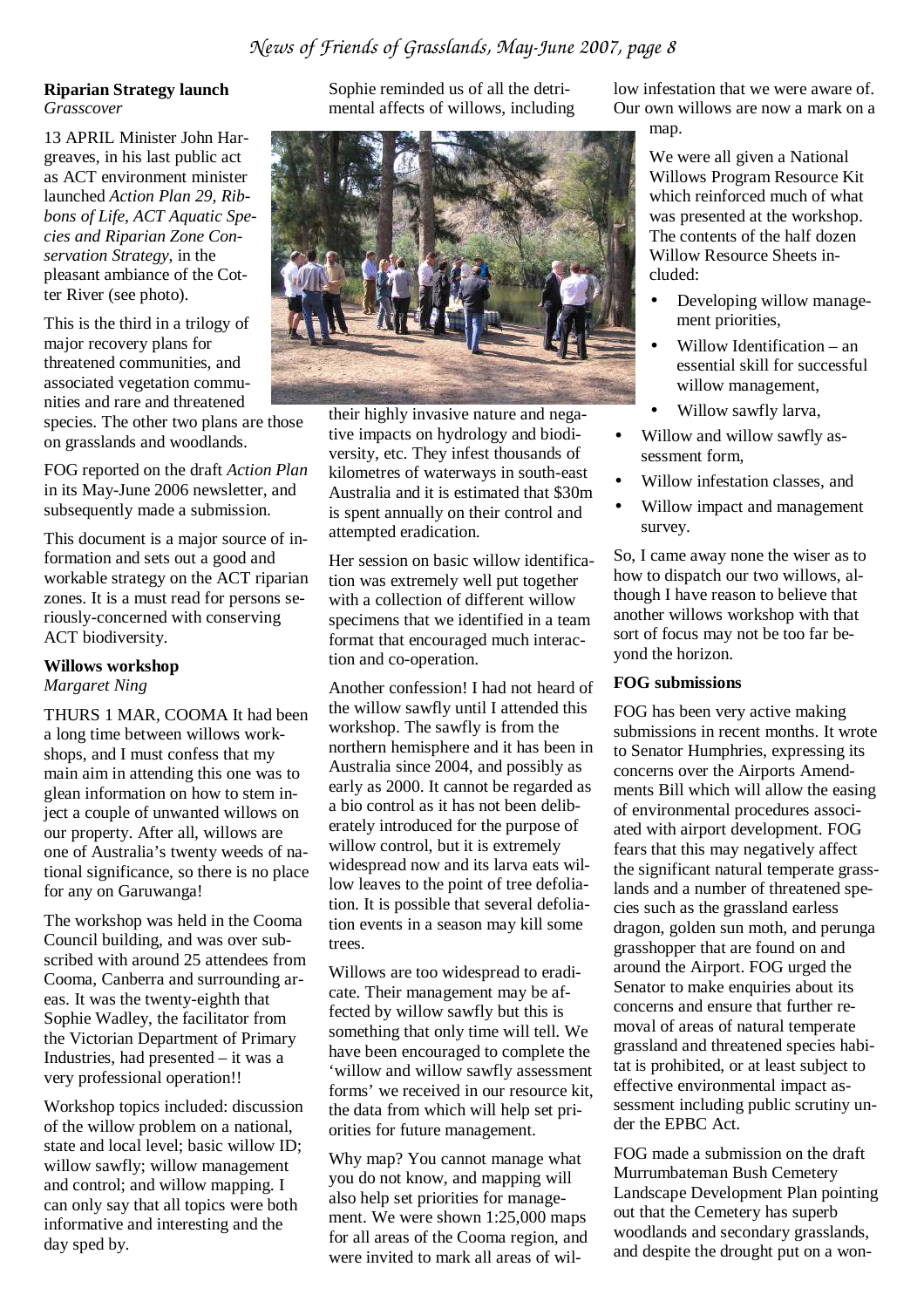derful wildflower display during spring. Its submission also referred to the cemetery being an important woodland bird refuge, e.g. for the superb parrot, and habitat for other threatened wildlife e.g. the golden sun moth. It advocated that local native plants should be used in landscaping, and site works (e.g. the pathway) should avoid the less disturbed native vegetation on site. Landscaping and planting should avoid detracting from its naturalness, and should be sensitive to the site's significance. Species selection and site works should be overseen by DEC as the NSW agency with responsibility for protecting significant remnant vegetation.

FOG also made a submission on the draft Jerrabomberra Wetland Management Plan. It emphasised the need for a long term vision for restoration with native vegetation, including use of grassy ecosystem species, as appropriate, to complement the wetlands, and to enhance habitat values for a range of species. FOG noted that this will be a long term goal and that significant removal/replacement of exotic vegetation is appropriate and will be required. There is potential for Jerrabomberra Wetlands to be restored towards its original landscape and vegetation condition, including creating rare waterbird habitat. Any restoration should be informed by the current work by TAMS (Sarah Sharp) on ACT vegetation classification.

FOG wrote to Minister John Hargreaves on the proposed caravan park development at Symonston, the proposed development in the Molonglo Valley (supporting the Conservation Council and raising concerns about pink-tailed worm lizard habitat), the management of urban grassland and grassy woodland remnants, and progress on implementation of Action Plans. This was a follow up to a FOG letter written to the ACT Government before Christmas and discussions with the ACT Government (see *clarification of ACT issues*).

Copies of these submissions are available from fogcanberra@yahoo.com.au.

#### **Brindabella midge orchid**  *Grasscover*

26 MAY 2006 While this news is a little dated FOG members will be interested to learn that the Brindabella leak orchid *(Corunastylis ectopa)* has been listed as an endangered species in the ACT. This orchid grows singly. Its solitary leaf is cylindrical, 10-25cm long by 0.15-0.3cm wide and dark green to reddish at the base. The leaf encloses the flowering stem for most of its length. The inflorescence is 15-



30 cm tall, bearing 15-35 flowers in a densely crowded spike 2-4 cm in length. The flowers are 5-5.5mm in diameter and are either green and reddish purple or wholly reddish purple. It is endemic to the ACT and is known from a single site only in the Brindabella Range. It grows on a steep slope with a northerly aspect in a tall forest *(Eucalyptus robertsonii)*. Its geographic distribution is very restricted and therefore is declared as endangered.

The species is a seasonal perennial, shooting from a dormant underground tuber after summer rain. In the absence of rain at the appropriate season the plants remain dormant. The buds develop rapidly and flowering is in progress about six weeks after the initialising rain event, typically from late January to March. Germinating seed

require interaction with a mycorrhizal fungal host. After setting seed the aerial portion of the plant withers and tubers remain dormant over the subsequent season until the next substantial summer rain. A management plan is being prepared and there is strong interest in finding any other possible populations. The illustration of the species was prepared for Environment ACT by Lesley Wallington.

#### **Clarification of ACT issues**

2 MARCH Under *FOG submissions* in our previous newsletter, there was a summary of a letter sent to the ACT government on a raft of issues. This was followed up on 2 March with a meeting of representatives of the Parks, Conservation and Lands Branch (PLBC) to discuss the matters raised in the letter. The meeting included officers from Planning, Design and Research, and Parks and Reserves sections. FOG President Kim Pullen, described the meeting as very productive, clarified some matters and provided detail of progress on others. FOG will continue to follow up on the matters discussed with PCLB. Progress on the outcomes will be reported on in future newsletters.

*Letters to FOG* 

#### **Scottsdale**  *Richard Harding*

I'm just writing to let you know how much Theresa and I enjoyed the tours of Ingelara and Scottsdale and to thank you and the others involved very much for organising it. We were charmed by the friendliness of the group and by the fungi we found on the first stop to the Murrumbidgee, and by the Swamp Harrier we saw. Sausages were great and those salads made the lunch excellent.

#### **Response on behalf of Bob Debus**

Thank you for your letter of 10 January to the Minister for the Environment, the Hon Bob DebusMP, concerning vandalism that occurred at the Nunnock Swamp area in the South East Forest National Park. Pleased be assured that both the Minister and DEC are aware of the issues that you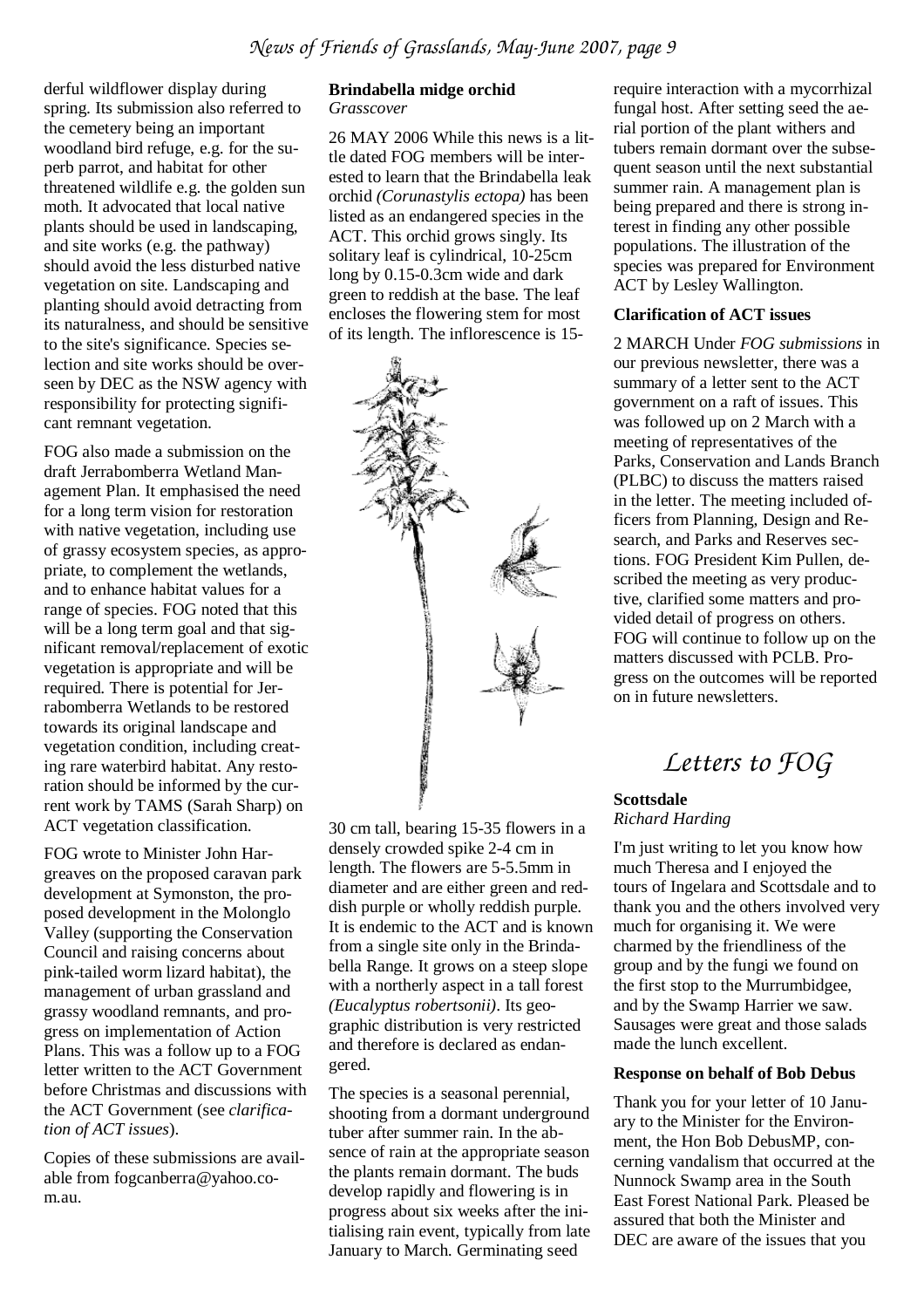have raised, and they share your concerns.

In response to the damage caused in this area, DEC is installing a series of vertical log bollards along sections of Cattlemans Link Trail and Robinsons Track that pass through sensitive areas. The barriers will constrain vehicle movements to within formed tracks. Warning signs will be erected to send a clear message that hunting and driving on the grasslands is prohibited and that penalties apply. DEC increased its patrols in this area over the summer, involving the local police where necessary. DEC is also arranging to use hidden surveillance cameras as part of its strategy to combat vandalism in the park.

You may be interested to learn that DEC has established the *Friends of Alexanders Hut –* a group of dedicated individuals who help with monitoring the surrounding grasslands.

I am please to advise that planning has been completed for the establishment of an additional walking track, linked with the Nunnock Swamp Walking Track, to provide additional recreation and education opportunities in the area. Interpretative material will be provided at strategic locations to encourage appreciation of the area's significant conservation values and to educate visitors about the need to keep within the formed tracks.

#### **Thanks FOG**

#### *Wal Whalley*

Thank you so much for the congratulatory article in the latest FOG Newsletter. I find it all rather overwhelming and there are lots of people who have done far more than I have over the years without this recognition. The people who should really get the credit are my post graduate students who have done all the work over the years.

FOG is one of the groups who have been very important in raising the profile of native grasses and grasslands in Australia and the work it has done has been critical. You should also be recognised and congratulated.

It is groups like FOG that have been instrumental in raising the profile of native grasses and grasslands in the community so that Australians at large are beginning to realise the intrinsic value of the 1,000 odd species of native gasses we inherited. Their commercial value is also being recognised in a number of ways.

More recently, we are coming to realise that grasslands can be managed for landscape improvement - not sustainability, that is not good enough - but improvement, including substantially increased rates of carbon sequestration. I believe that improved management of grasslands and the grassland component of woodlands, is the key to halting accelerating global warming.

# *Scottsdale and Ingelara*

*Grasscover* 

SATURDAY 10 MARCH We pulled over from the Monaro Highway just south of Johnson Drive at 8:30am and several cars were already present with people starting to mill around. The weather was a little coolish but the skies were clear with the promise of perfect weather for FOG's visit to Ingelara and Scottsdale. Around 9am, all those booked for the day had arrived and the cars made their way to our first stop, Ingelara.

Ingelara is a property about ten kilometres north of Scottsdale, itself several kilometres north of Bredbo. Ingelara has been recently purchased by Pete Bottomley and Virginia Osborne, and Tobias and Beatrice Koenig. They are holistic farmers and are trialling bio-dynamic techniques, focusing on re-building soil and encouraging the establishment of perennial native grasses. Unfortunately, they are starting with a property that has been heavily modified and grazed and is largely dominated by African lovegrass (ALG). Our hosts took us to several sites on the property and Tobias explained their vision and techniques. With recent rains, Ingelara was well vegetated with exotic herbs and grasses and the animals were healthy. Tobias pointed out that, with recent de-stocking, they were unable to take advantage of the recent pasture growth, and even worse was the concern that, with limited stock, changing the composition of the vegetation was hampered as the ALG was currently producing seed.

The vision is to demonstrate what can be done to rebuild soils and develop sustainable production and income. En-

couraging the soils to build humus and biota allows them to become more productive naturally and lays the basis for both productivity and healthy vegetation. Tobias was very informed on alternative farming techniques and, as he demonstrated, the soils on the lower slopes soils were healthy, although those on the steeper areas were not building so quickly. As Tobias pointed out, much of their pasture had responded well to rain, whereas neighbours' pastures, based on more traditional grazing management, hadn't. Control of unwelcome species was a matter of manipulating grazing using short-term cell grazing techniques. Unfortunately, with a limited number of animals, in many parts of the property there were insufficient cattle to eat the ALG and thus prevent it from setting seed. After these site visits, we took time out for a pleasant morning tea at Ingelara and then the group made their way to Scottsdale.

What is the link between Ingelara and grassland recovery, you might ask? The answer is maybe none. On the other hand, Ingelara is trialling methods that hopefully lead to better soils and better pastures. These pastures should be healthier, more variable in terms of structure and species, have better ecological function and provide both food and habitat for smaller native animals, including bird species. They will also provide the opportunity for grassland plant species to colonise. This might need assistance through seeding with native grasses and forbs. This is in fact the vision for Scottsdale, and the link between Ingelara and Scottsdale - although one difference in approach is the use of herbicides at Scottsdale, but not at Ingelara.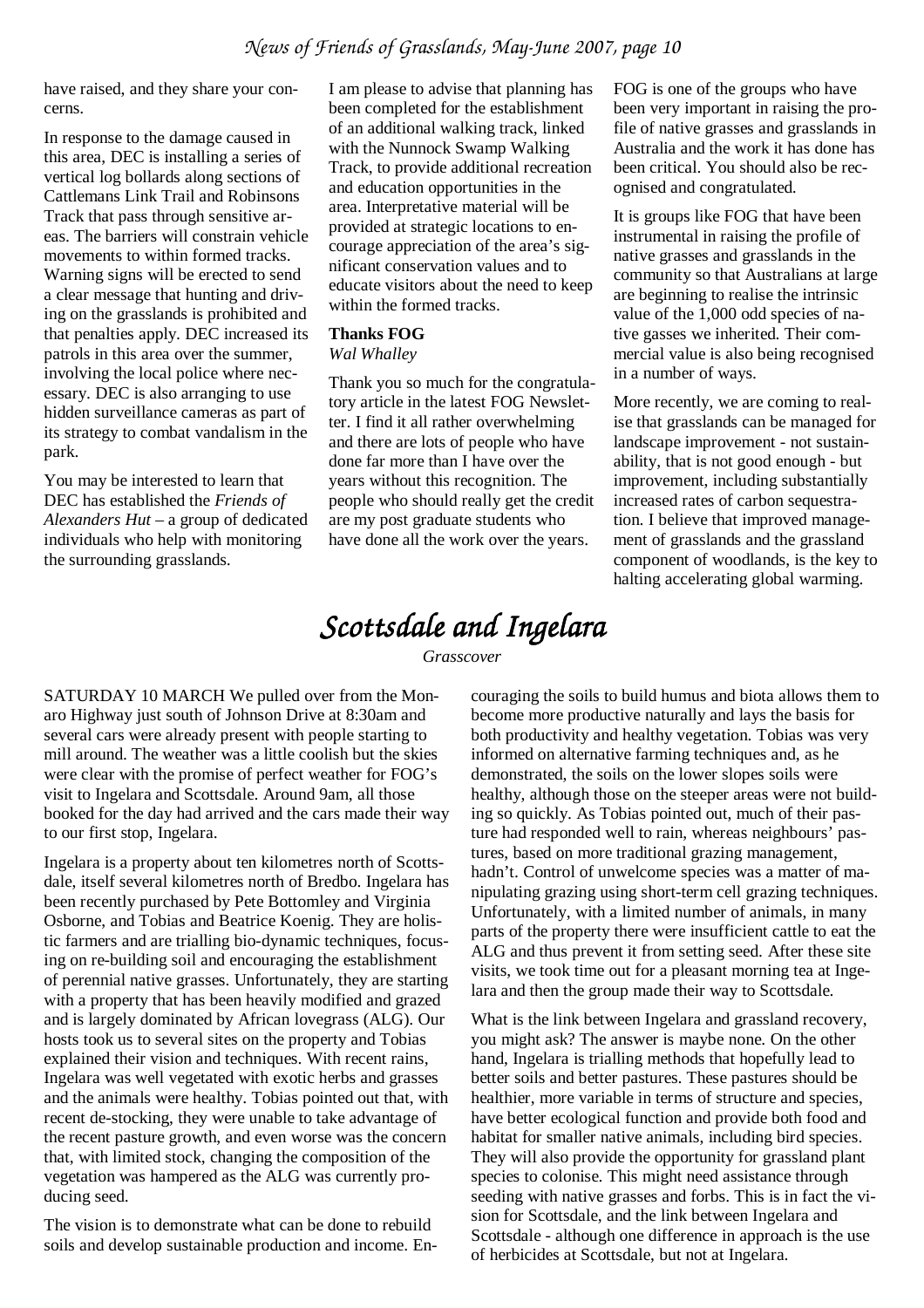#### *News of Friends of Grasslands, May-June 2007, page 11*

Cars arriving at Scottsdale found their way to parking spots around the woolshed, which is a reasonably large structure that was to prove a good venue for lunch and afternoon tea. Scottsdale is a 1300ha grassy ecosystem property north of Bredbo, which was purchased by Bush Heritage Australia (BHA) in early December 2006, as part of the Kosciuszko to Coast (K2C) project of which FOG is an active member.

Lauren Van Dyke talked a little about Scottsdale, the vegetation structure and Bush Heritage's plans for the property. Then we jumped into various vehicles for a slow drive through the lowland areas on our way to the Murrumbidgee River, which forms the western boundary of the property, stopping once to take a closer look at the vegetation. The property had been pushed hard as a rural property and the lowland areas are now dominated by ALG and to a lesser extent, serrated tussock, although there were patches of tall spear grass and remnants of natural temperate grassland. The creek lines had been highly eroded but, as we later saw were well covered by a variety of grasses and sedges. As we saw after lunch, the lower hill areas were still natural temperate grasslands, and the upper slopes had patches of yellow box/apple box grassy woodland (also patches of these woodlands were found in the low areas), and dry forest communities dominated by broad leaf peppermint *(Eucalyptus dives)* and scribbly gum *(E. rossii)*.

Margaret and Maryke had stayed behind and so when the mob returned to the woolshed, there was a wonderful spread of salads (provided by Maryke), several kinds of sausages, onions, breads, sauces, coffee, tea, and juice, etc. – some commented that it was an unexpected sumptuous feast.

After lunch, a long line of vehicles headed towards the railway line, on the eastern side of the property, and after a little debate the group broke into those who went to see the railway tunnel and those who visited the remnant grassland. The remnant grassland was dominated by kangaroo grass, which had largely survived because it was on a very rocky area that had not been ploughed. It was very patchy with any disturbed areas being overrun by ALG. While not the right time of year for flowering, a number of forbs were present including many plants of vanilla glycine *(Glycine tabacina),* austral-bear's ear, New Holland-daisy *(Vittadinia sp.)*, Australian bindweed *(Convulus erubescens)*, and a patch of adder's tongue *(Ophioglossum lusitanicum),* a cryptic grassland fern. The grasses included red leg, nine awned, wire, wheat, barbed wire and wallaby grasses. A strange structure was found at the grassland knoll – was it a grave, an oven or perhaps some child made structure – the jury couldn't make up its mind. Those who visited the tunnel also reported having a good time wandering through the long tunnel (and dreaming of bygone days) and also meandering around some remnant grassland vegetation.

It was not until well after three o'clock that the vehicles headed up into the higher parts of Scottsdale. An electric fence had to be negotiated and a mob of cattle made this a little tricky but several people jumped out of the vehicles organising the lowering of the fence and keeping the cattle away from it. It was decided to drive to the first plateau and



Photos: Lauren with June and Bob Wilkinson, the Murrumbidgee at Scottsdale (photo Anne I'ons), silverleaved mountain gum and adder's tongue.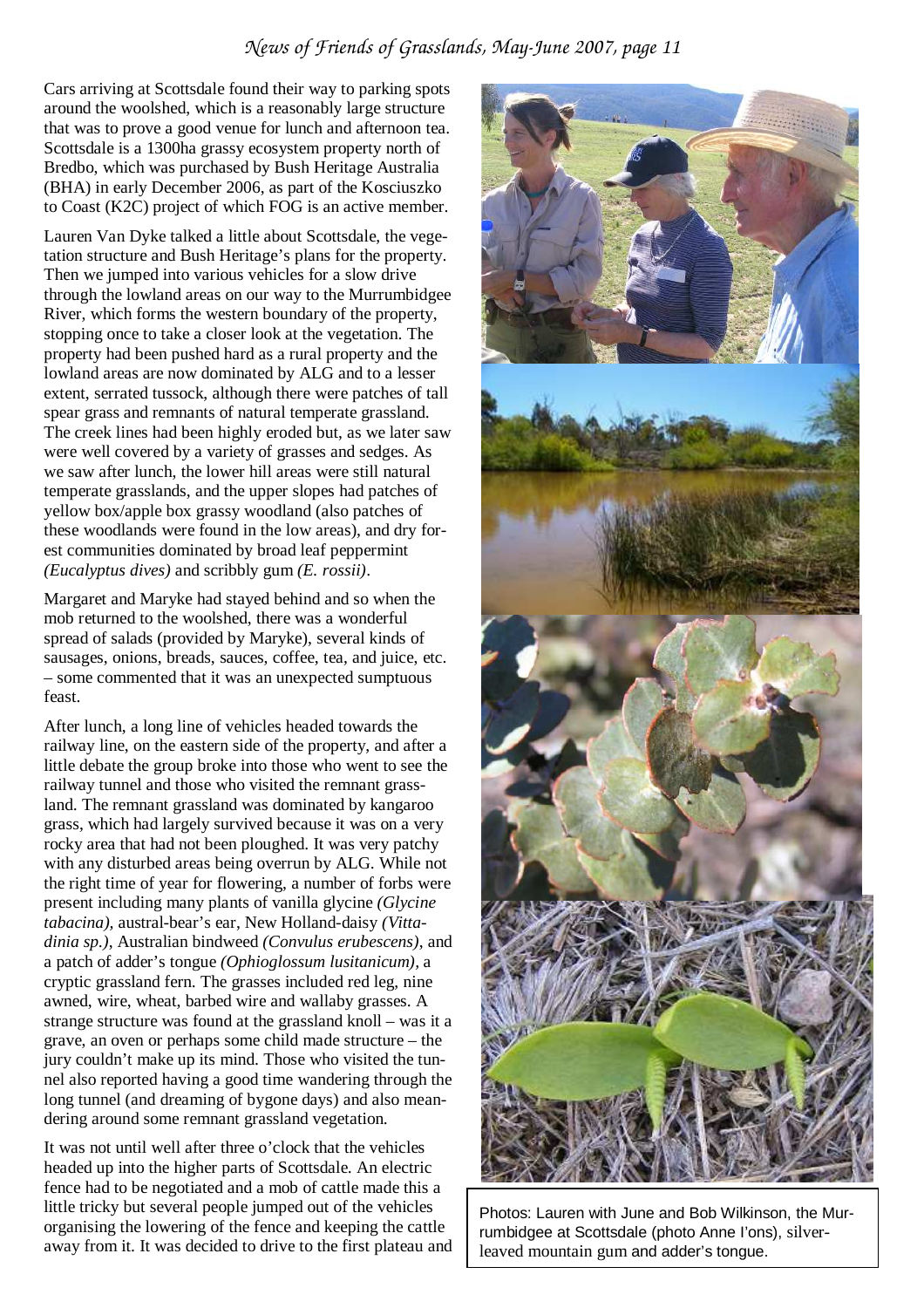then walk to the higher area where the quest for the rest of the day had become to reach the patch of silver-leaved mountain gum *(E. pulverulenta).* Lauren in the first vehicle, with four people in the cab and three in the tray, negotiated the first stage of the fire trail, and despite her concern that all the vehicles might not make it, they did successfully. This was no mean achievement as most vehicles carried three to four people and the road was steep and heavily rutted. Egged on by that success, it was decided to drive up the more difficult trail to the higher elevation. Finally, each vehicle, including a Subaru Outback, appeared out of the forest and each driver beamed with a sense of achievement.

As people alighted from the vehicles they made their way to the silver-leaved mountain gum, which is one of several isolated pockets of this mallee-form of eucalyptus to be found in the Southern Tablelands. The description in Costerman's *Native Tress and Shrubs of South-eastern Australia* states that "it is vividly glaucous, straggly or malleelike; very localised in the Western Blue Mountains and between Bredbo and the Snowy River; all leaves are opposite, sessile, plus/minus rounded, buds and fruits in threes." Yep that fitted. Much discussion followed about why such remnants had hung on. Interestingly, taller, but still not that large, eucalyptus such as broad leaf peppermint and scribbly gum poked their way through the low canopy. The ground storey was dominated by red-anther wallaby grass on poor soil. The views from there were fantastic as we were able to see the landscapes and the woodland vegetation.

People were not eager to leave the heights and started wandering across the secondary spear grass grassland in many directions to check out both the vegetation and the landscapes. There was ample evidence of past tree clearing. The grass was green and short, following recent rains and cropping by kangaroo grazing, and the inter tussock spaces were extensive. Finally, a large group gathered around as Margaret and Roger pointed out and discussed a patch of adder's tongue.

Finally, the mob reassembled into the vehicles making their way back down from the higher slopes, stopping once to discuss the identity of the trees. Then it was one final but not too long a stop to again take in the landscape views. Slowly the cars made their way back to the shearing shed, after negotiating the gates, cattle, and electric fences. The there was another round of tea drinking and Roger and Jenny thanked Lauren and talked of the challenges and

possibilities that lay ahead for Scottsdale. Finally our car rolled out of the gate at 6.15am.

Thirty-eight people had taken part in the day, many taking away new insights. A big thanks to Ingelara and Scottsdale for their hospitality and insights, and all the best for future endeavours.

Scottsdale was officially launched on 27 March and over eighty people, including a fair sprinkling of media, were present.

#### **Postscript**

*David Eddy* 

I've been looking up all the info I can find at home on *Eucalyptus pulverulenta*. It seems an intriguing species. My various books describe it as: a small straggly tree small twisted tree - tree or mallee to 10m tall. Bark smooth, grey or bronze - often pale brown or coppery. Silver-grey stem clasping foliage - adult leaves glaucous and dull, broad lanceolate to elliptic. Glaucous buds in threes. Often mature in the juvenile leaf phase but intermediate and occasionally adult leaves develop on the older plants. Rare and scattered, in small stands almost in the understorey of grassy woodland on poor soil. Found from Bathurst to Bombala.



I suspect it's a species that appears in a variety of forms. The form I found near the Snowy River sounds like a tall tree form with adult or intermediate leaves. The form we saw at 'Scottsdale' was the more typical form though I still think some of the trees on the lower slopes were the same species in the tree form. Perhaps this is a response to different growing conditions? I also remembered

that I found some good (tree form) specimens of this species at the Burhop's 'Koolambah' on Jerangle Road. They

> were quite close to the house and should be easy to find. They stood out like 'dog's ears' with their coloured bark and glaucous foliage. I think I collected some seed from these.

Photos: Tom Baker, one of the speakers at the launch of Scottsdale, and the official launch.

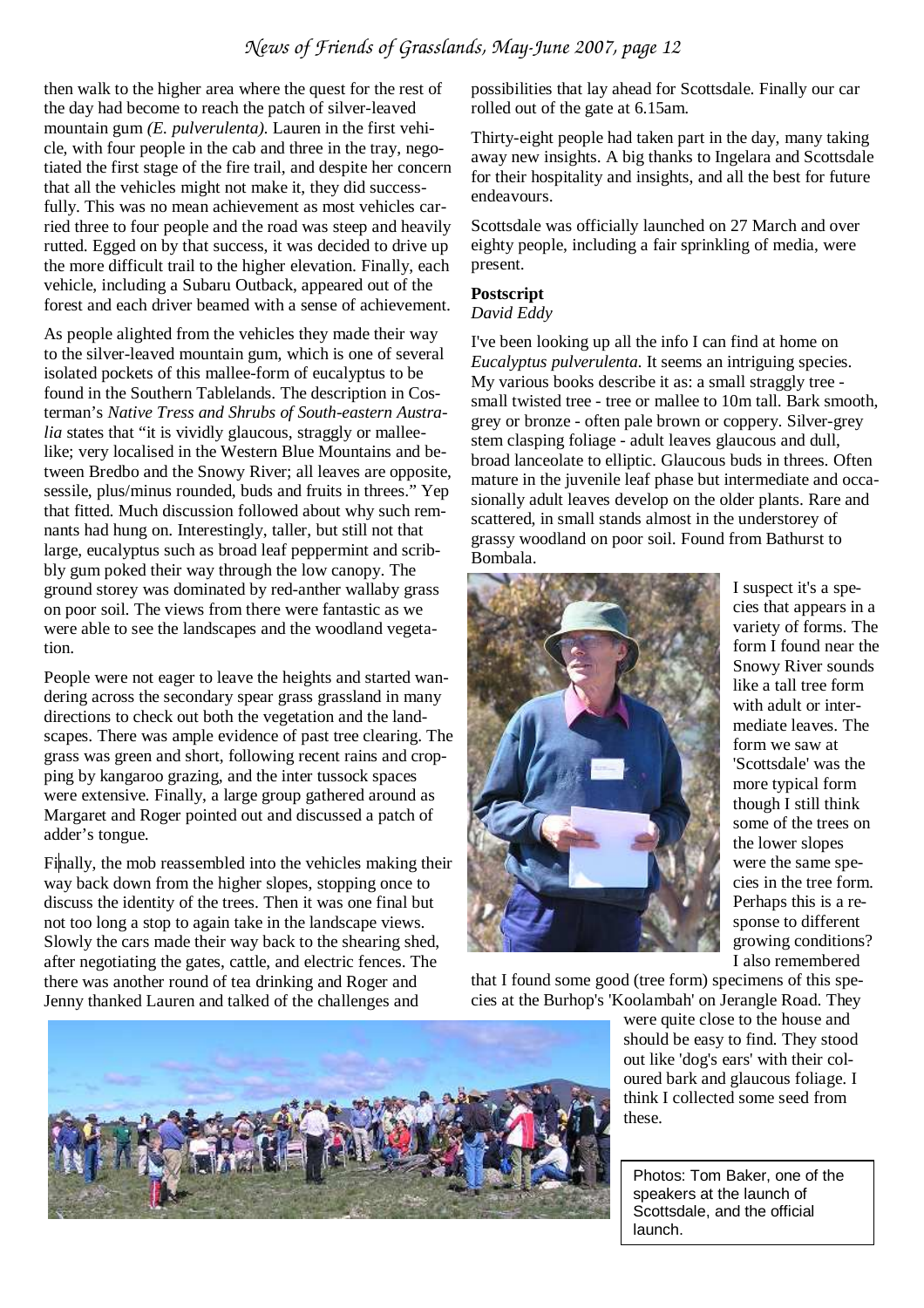*News of Friends of Grasslands, May-June 2007, page 13* 

# *Perunga ochracea Perunga ochracea a vulnerable grasshopper species of our region Roger Farrow*

Grasshoppers are one of the most conspicuous components of our native grasslands. The flashing yellow wings of the yellow-winged locust flying up from kangaroo grasses and the infestations of wingless grasshopper moving into our

gardens are familiar sights to most of us. There are about 45 species of grasshopper recorded from the ACT and they are found in a variety of grassland habitat from the lowlands to the subalpine, and from natural grassland to secondary grasslands, woodlands, swamps and heathlands and most of these species are widespread in south east Australia. The native grasslands contain the largest number of species but only one of these is restricted to the local natural temperate grassland in the ACT and surrounding areas. This is *Perunga ochracea* originally described by Dr Y. Sjostedt in 1921. It has no common name so we simply call it Perunga. I've not been able to find the original of the generic name but there are an amazing 1200 citations at Google most of which refer to a Scandinavian enchantress or dragon. Ochraceus means ochre-coloured but this must apply to the dry specimen which Sjostedt studied rather than the fresh specimens which are grey and green. It was first described from the Wagga Wagga district but current and past records suggest that it is restricted to an area of about 100x150km centred on the ACT. Many older records have not been confirmed in recent times.

Perunga is a large, stout, heavily-sculptured grasshopper with reduced wings so that it cannot fly but it is a strong jumper propelled by powerful hind legs covering distances of more than a meter. The adult is found during spring and early summer in tussock grassland dominated by spear grasses (*Stipa* sp.) and wallaby grasses (*Danthonia* spp.) and is most abundant in the Jerrabombera Valley. It feeds on a range of forbs found in these grasslands. It has a winter active life cycle with summer-dormant eggs hatching in

autumn, the nymphal stages developing over winter and the adults emerging in spring. The males are much smaller than the females. Perunga occurs in a range of colour forms from grey to bright green and combinations of grey and green. There is a conspicuous and diagnostic whitish "X" on the thorax. The tarsi are blue while the tibial spines are yellow. Perunga belongs to the largest subfamily of grasshoppers in Australia, the *Cantantopinae*, which are characterised by a prosternal process (a knob between the first pair of legs) and do not generally stridulate, although they have auditory organs. Perunga could be confused with the

smaller *Fipurga crassa* which lacks the "cross" on the thorax.

Because it is wingless it does not migrate or disperse as readily as winged species although the extent of dispersal is



Both images are of females. Photos supplied by Roger.

not known but individuals may only move less than 100m in their lifetime. Because the remaining natural temperate grasslands of the ACT are threatened by urban development and weed invasion, especially by African lovegrass, Perunga is considered a vulnerable species. Many of the older records come from native grasslands that no longer exist due to their replacement with sown exotic pastures and crops. It also appears to have declined in recent years in native grasslands in the ACT but it is not known whether this is due to an irreversible decline in its environmental requirements or part of cyclical changes in numbers.